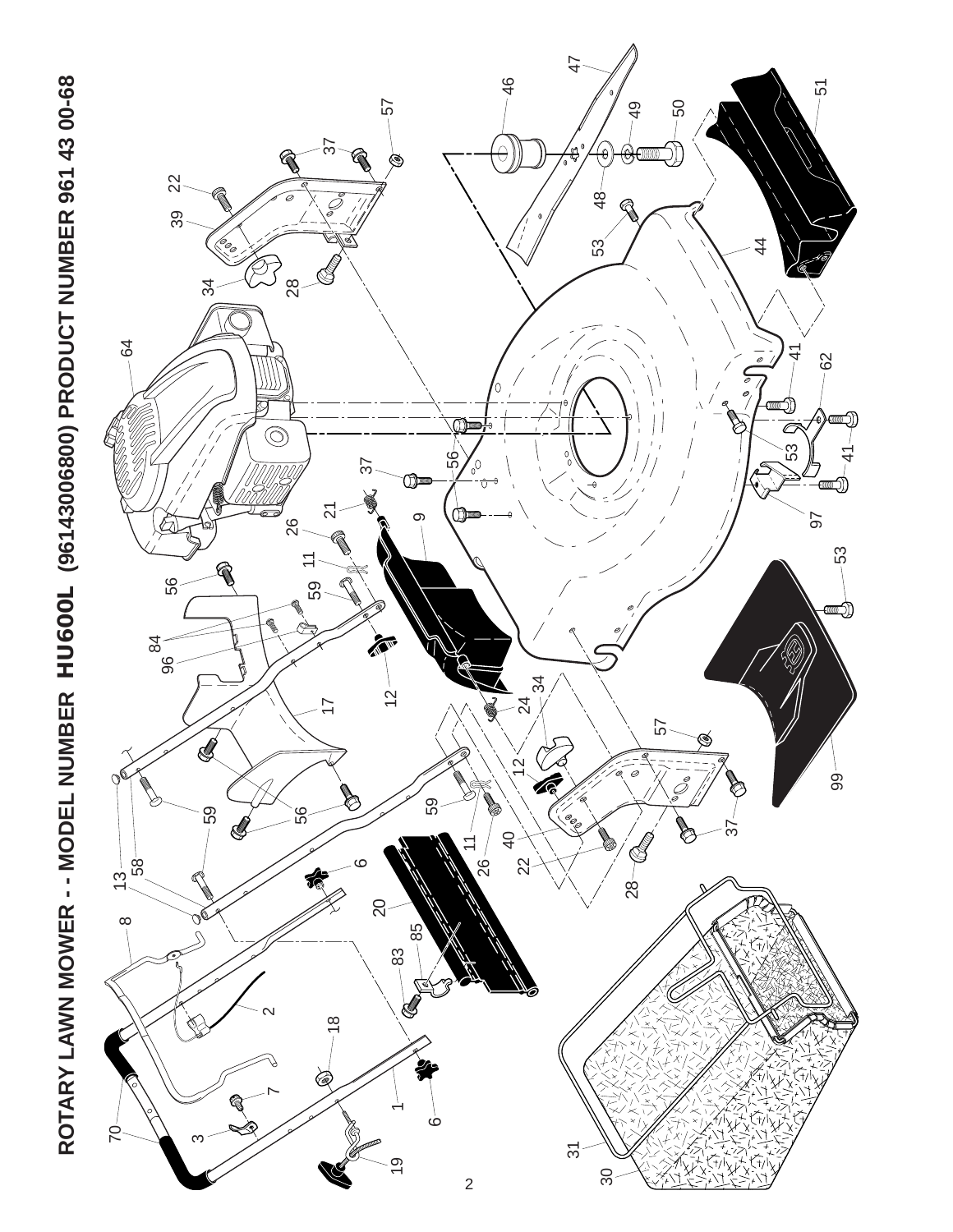| יישום בם ספט על טס־כּ                                      |
|------------------------------------------------------------|
| <b>ENTIRE HOTIC COORS</b><br> <br> フ<br> ソン                |
| וממממממי וימו                                              |
| - C C - - - -<br>」<br>)<br>)                               |
| $\mathbf{C}$<br><b>CONST</b><br>L<br>$\frac{1}{2}$         |
| <b>10DEL</b><br>į<br>É<br>I<br>Ī                           |
| Y<br>ſ<br>$\frac{1}{4}$<br>ì<br>į                          |
| $\overline{\phantom{a}}$<br>ŕ<br>ı<br>$\geq$<br>ć<br>ITA I |
| .<br>Q<br>ć                                                |

| KEY<br>NO.                          | PART<br>$\frac{0}{2}$                                                                                                                                       | <b>DESCRIPTION</b>                               | KEY<br>$\frac{1}{2}$ | PART<br>NO.                                                                         | <b>DESCRIPTION</b>                                |
|-------------------------------------|-------------------------------------------------------------------------------------------------------------------------------------------------------------|--------------------------------------------------|----------------------|-------------------------------------------------------------------------------------|---------------------------------------------------|
|                                     | 532 42 76-58                                                                                                                                                | Assembly<br>(Includes Foam Grip)<br>Upper Handle | $\frac{6}{4}$<br>4   | 532 43 84-84<br>532 42 17-82<br><b>532 43 76-01</b><br>532 85 10-74<br>532 85 02-63 | Kit, Lawn Mower Housing<br>Blade Adapter / Pulley |
|                                     |                                                                                                                                                             |                                                  | 47                   |                                                                                     |                                                   |
|                                     | $09 - 51$<br>$\frac{2}{3}$<br>532                                                                                                                           | Zone Control<br>Cable, Engine                    |                      |                                                                                     | Blade, 22"                                        |
|                                     | 00-34<br>43<br>532                                                                                                                                          | Bracket, Upstop                                  | $\frac{8}{3}$        |                                                                                     | Washer, Hardened                                  |
|                                     | 1823-98<br>532                                                                                                                                              | Star<br>Handle Knob,                             | $\frac{9}{4}$        |                                                                                     | Washer, Helical                                   |
| $\alpha$ $\alpha$ $\alpha$ $\alpha$ | 75 06-34<br>532                                                                                                                                             | Screw #10-24 x 1/2                               | 50                   | 532 85 10-84                                                                        | Screw, Machine, Hex Head                          |
|                                     | 43 34-30<br>532                                                                                                                                             | Control Bar                                      |                      |                                                                                     | 3/8-24 x 1-3/8 Grade 8                            |
| ာ                                   |                                                                                                                                                             | Rear Door Assembly                               | 51                   | 532 43 71-31<br>532 43 73-45                                                        | Front Baffle                                      |
|                                     |                                                                                                                                                             | Hairpin, Door/Handle Pivot                       | 53                   |                                                                                     | Screw                                             |
|                                     |                                                                                                                                                             | Standard<br>Handle Knob,                         | 56                   | 8174113-12                                                                          | Screw, Hex Washer Head                            |
|                                     |                                                                                                                                                             | andle Bar<br>Plug, Lower H                       |                      |                                                                                     | #13 x 3/4                                         |
|                                     |                                                                                                                                                             | Rear Baffle                                      | 57                   |                                                                                     | Nut, Hex                                          |
|                                     |                                                                                                                                                             | $1/4 - 20$<br>Keps Locknut                       | 58                   |                                                                                     | -ower Handle                                      |
|                                     |                                                                                                                                                             | Rope Guide                                       | 59                   | 532 15 53-77<br>532 44 11-97<br>532 19 15-74<br>532 42 57-11                        | Handle Bolt                                       |
|                                     |                                                                                                                                                             | Rear Skirt                                       | 62                   |                                                                                     | Belt Retainer                                     |
|                                     | $53243$ 13-90<br>$53242$ 55-75<br>$53219$ 19-38<br>$53219$ 13-20-44<br>$53213$ 13-20-44<br>$53213$ 20-44<br>$53213$ 20-44<br>$53214$ 18-44<br>$53214$ 18-45 | Spring, Rear Door, LH, Black                     | $\mathcal{Q}$        | İ                                                                                   | Engine, Kohler, Model Number XT149-0217-ED        |
|                                     |                                                                                                                                                             | Screw, Panhead, Torx #20                         |                      |                                                                                     |                                                   |
|                                     | 41 99-48<br>532.                                                                                                                                            | Spring, Rear Door, RH, Grey                      |                      |                                                                                     |                                                   |
|                                     |                                                                                                                                                             | Screw, Rear Door/Handle Pivot                    | $\overline{C}$       | 532 18 27-48                                                                        | Grip, Foam                                        |
|                                     | 532 41 99-45<br>872 25 05-05<br>532 43 85-84<br>532 41 99-51<br>532 43 81-34<br>817 00 05-10                                                                | $5/16 - 18 \times 5/8$<br>Bolt, Carriage         | $83\,$               | 532 75 00-97<br>532 42 81-24                                                        | Screw, Hex Washer Head                            |
|                                     |                                                                                                                                                             | Grassbag                                         | 84                   |                                                                                     | Fastener, Push                                    |
| 12かもりのひとみあるのか                       |                                                                                                                                                             | Catcher<br>Frame, Grass                          | 85                   | 532 43 45-30                                                                        | Mounting Bracket,                                 |
| 34                                  |                                                                                                                                                             | Bracket, Grassbag                                |                      |                                                                                     | Rear Skirt                                        |
|                                     |                                                                                                                                                             | Screw                                            | 96                   |                                                                                     | Clip, Cable                                       |
| $\frac{8}{25}$                      | 05-25<br>$\frac{4}{4}$                                                                                                                                      |                                                  | 50                   |                                                                                     | Belt Keeper                                       |
|                                     | 44 05-26<br>$\frac{2}{3}$<br>$\frac{2}{3}$<br>$\frac{2}{3}$                                                                                                 | Handle Bracket, LH<br>Handle Bracket, RH         | 99                   | 532 19 79-91<br>532 43 48-93<br>532 43 73-89<br>532 43 81-38                        | Front Shroud Assembly                             |
|                                     | 04-06<br>$\frac{5}{3}$                                                                                                                                      | int $3/8 - 16 \times 1 - 1/8$<br>Screw, Dogpoi   |                      |                                                                                     | Operator's Manual, English / French               |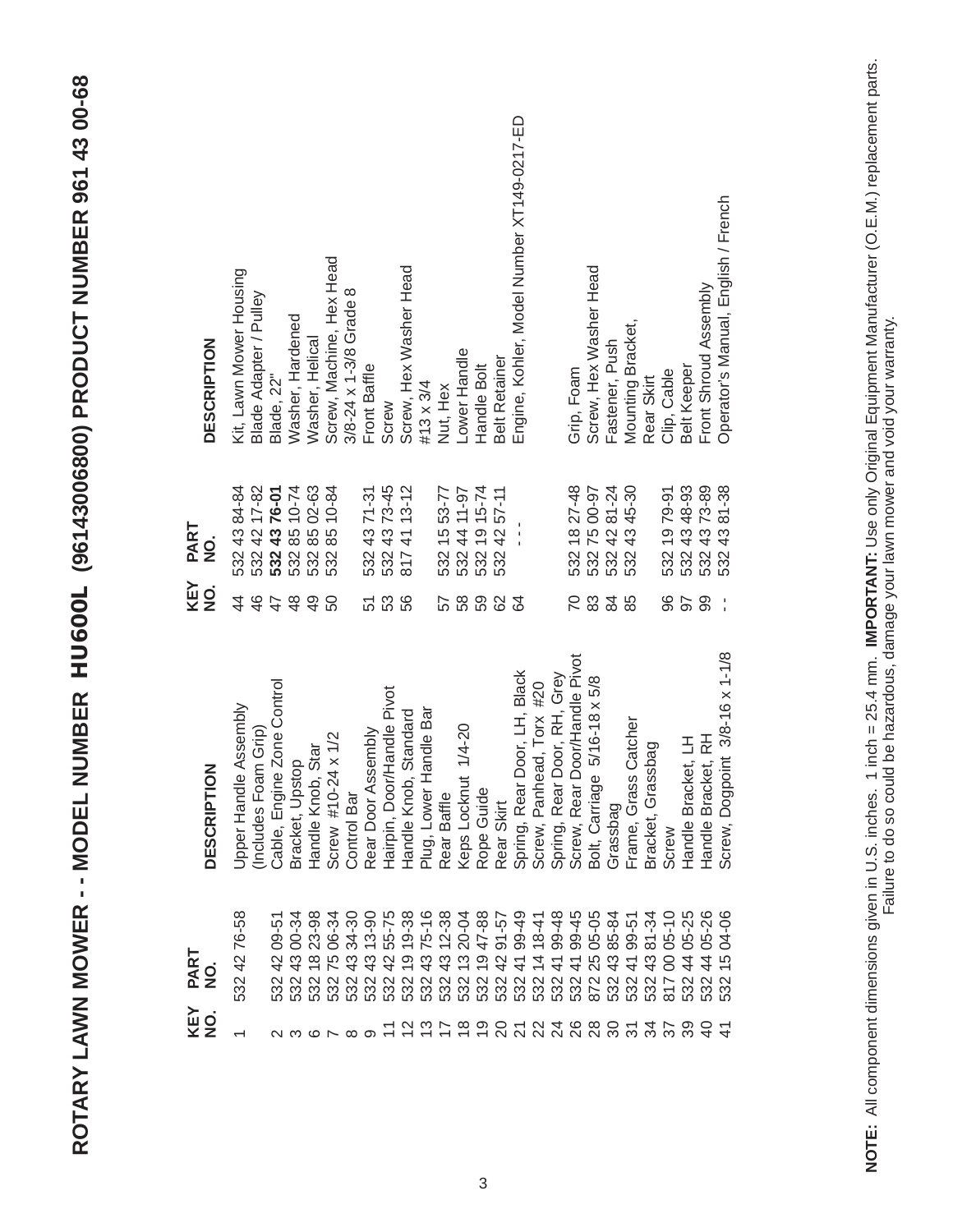